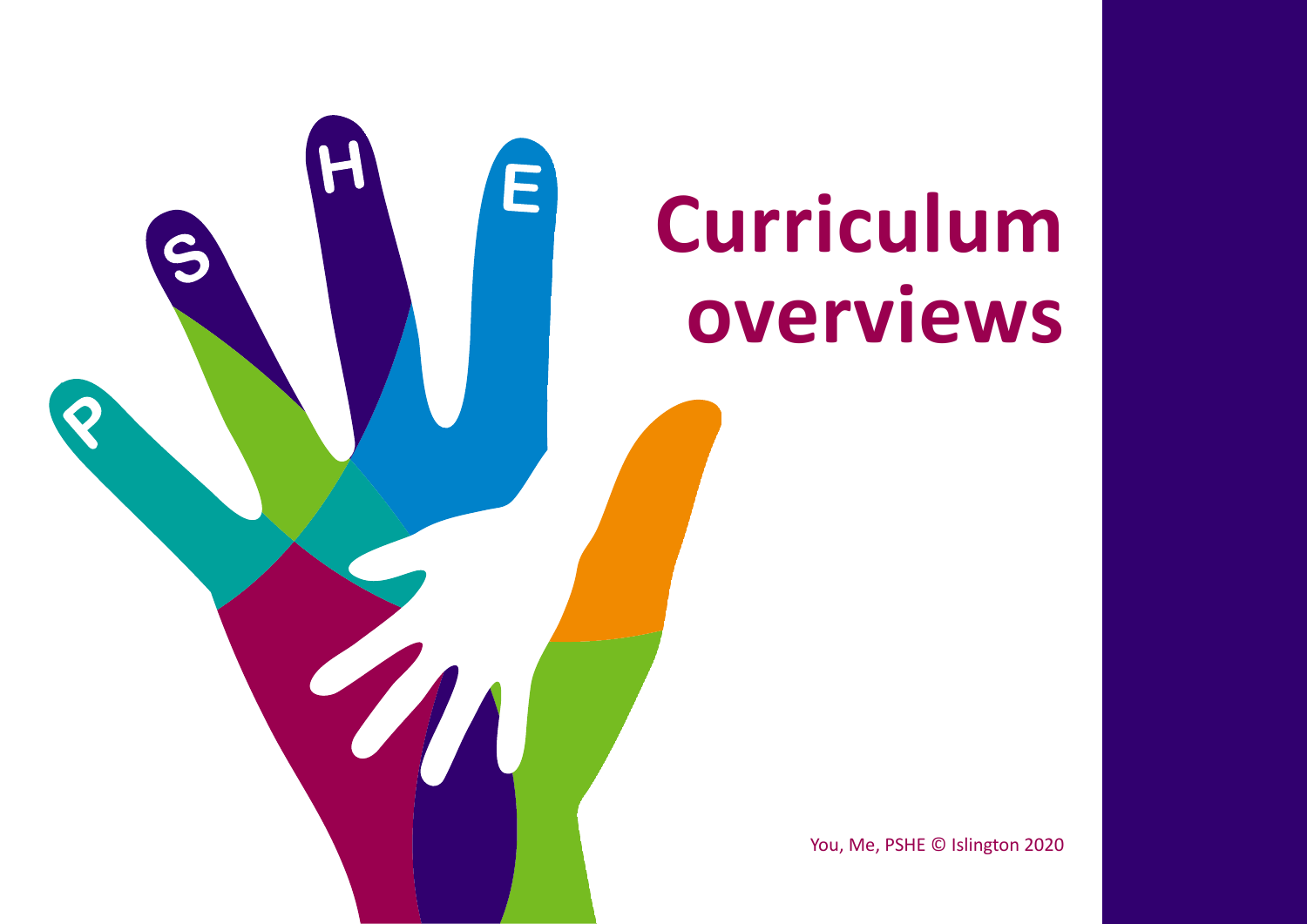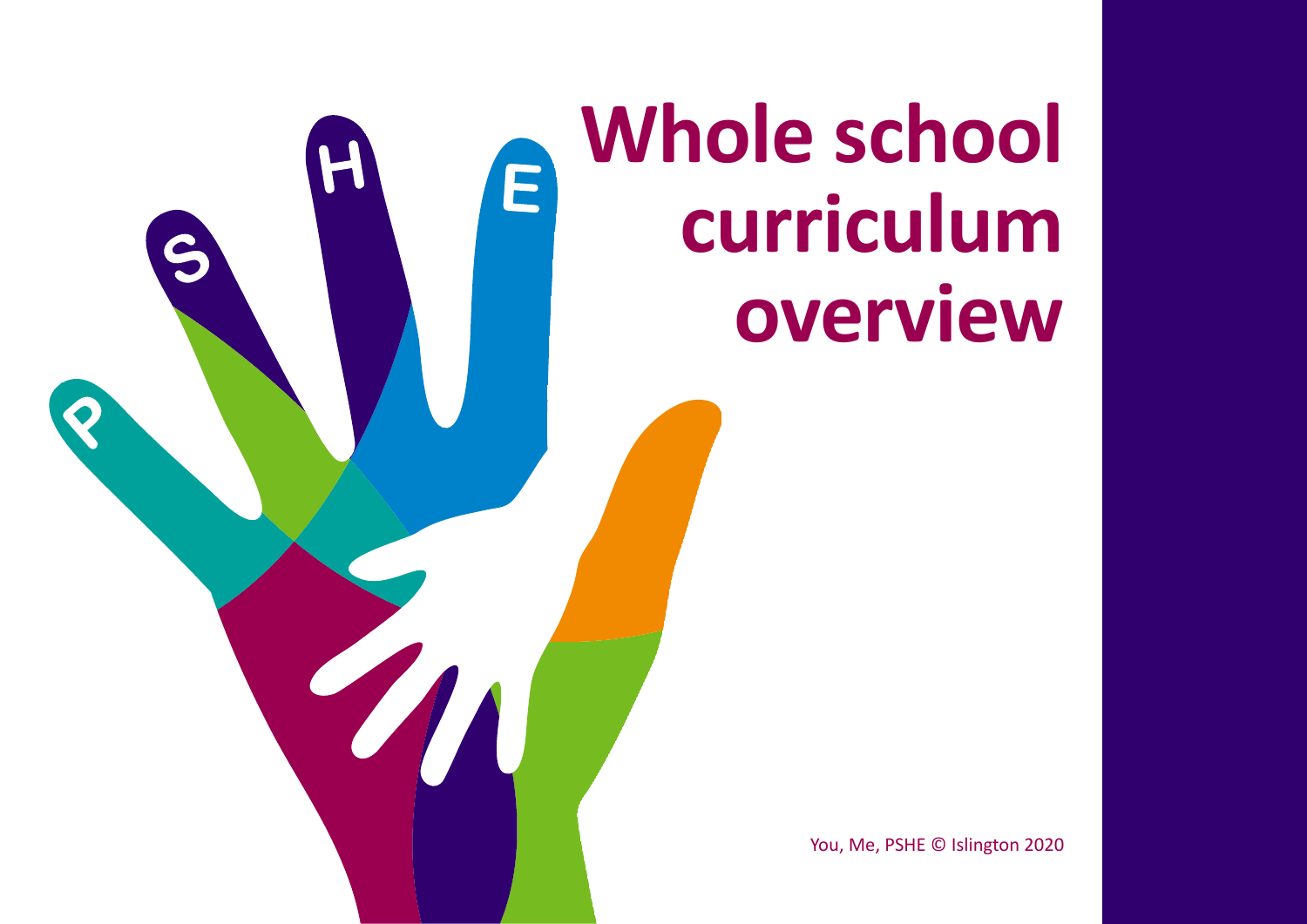## **Whole school curriculum overview**

|          | Year 1                                                                        | Year <sub>2</sub>                                                | Year <sub>3</sub>                                                                                      | Year 4                                                                  | Year <sub>5</sub>                                                                                   | Year <sub>6</sub>                                                                         |
|----------|-------------------------------------------------------------------------------|------------------------------------------------------------------|--------------------------------------------------------------------------------------------------------|-------------------------------------------------------------------------|-----------------------------------------------------------------------------------------------------|-------------------------------------------------------------------------------------------|
| Autumn 1 | <b>Physical health</b><br>and wellbeing                                       | <b>Physical health</b><br>and wellbeing                          | Drug, alcohol and<br>tobacco education                                                                 | Identity, society and<br>equality                                       | <b>Physical health</b><br>and wellbeing                                                             | <b>Relationships and</b><br>E<br>health education                                         |
|          | <b>Fun times</b>                                                              | What keeps me healthy?                                           | Tobacco is a drug                                                                                      | Democracy                                                               | In the media                                                                                        | <b>Healthy relationships</b>                                                              |
| Autumn 2 | <b>Keeping safe and</b><br>w<br>managing risk                                 | <b>Mental health and</b><br>emotional wellbeing                  | <b>Keeping safe and</b><br>managing risk                                                               | Drug, alcohol and<br>tobacco education                                  | Identity, society and<br>equality                                                                   | <b>Relationships and</b><br><b>PERSON</b><br>health education                             |
|          | Feeling safe                                                                  | Friendship                                                       | Bullying – see it, say it,<br>stop it                                                                  | <b>Making choices</b>                                                   | Stereotypes,<br>discrimination and<br>prejudice (including<br>tackling homophobia)                  | <b>Healthy relationships</b>                                                              |
| Spring 1 | <b>Identity, society and</b><br>equality                                      | <b>Relationships</b><br>and health education                     | <b>Mental health and</b><br>emotional wellbeing                                                        | <b>Physical health</b><br>and wellbeing                                 | <b>Keeping safe and</b><br>managing risk                                                            | Drug, alcohol and<br>tobacco education                                                    |
|          | Me and others                                                                 | Boys and girls, families                                         | Strengths and challenges                                                                               | What is important to me?                                                | When things go wrong                                                                                | Weighing up risk                                                                          |
| Spring 2 | Drug, alcohol and<br>tobacco education                                        | <b>Relationships</b><br>and health education                     | Identity, society and<br>equality                                                                      | <b>Keeping safe and</b><br>managing risk                                | <b>Mental health and</b><br>emotional wellbeing                                                     | Identity, society and<br>equality                                                         |
|          | What do we put into and<br>on to bodies?                                      | Boys and girls, families                                         | Celebrating difference                                                                                 | Playing safe                                                            | Dealing with feelings                                                                               | Human rights                                                                              |
| Summer 1 | <b>Mental health and</b><br>emotional wellbeing<br>Feelings                   | <b>Keeping safe and</b><br>managing risk<br>Indoors and outdoors | <b>Careers, financial</b><br>capability and economic<br>wellbeing<br>Saving, spending and<br>budgeting | <b>Relationships</b><br>and health education<br>Growing up and changing | Drug, alcohol and<br>tobacco education<br><b>Different influences</b>                               | <b>Mental health and</b><br>emotional<br>wellbeing<br><b>Healthy minds</b>                |
| Summer 2 | <b>Careers, financial</b><br>capability and economic<br>wellbeing<br>My money | Drug, alcohol and<br>tobacco education<br>Medicines and me       | <b>Physical health</b><br>and wellbeing<br>What helps me choose?                                       | <b>Relationships</b><br>and health education<br>Growing up and changing | <b>Careers, financial</b><br>capability and economic<br>wellbeing<br>Borrowing and earning<br>money | <b>Keeping safe and</b><br>managing risk<br>Keeping safe - out and<br>about<br><b>FGM</b> |

1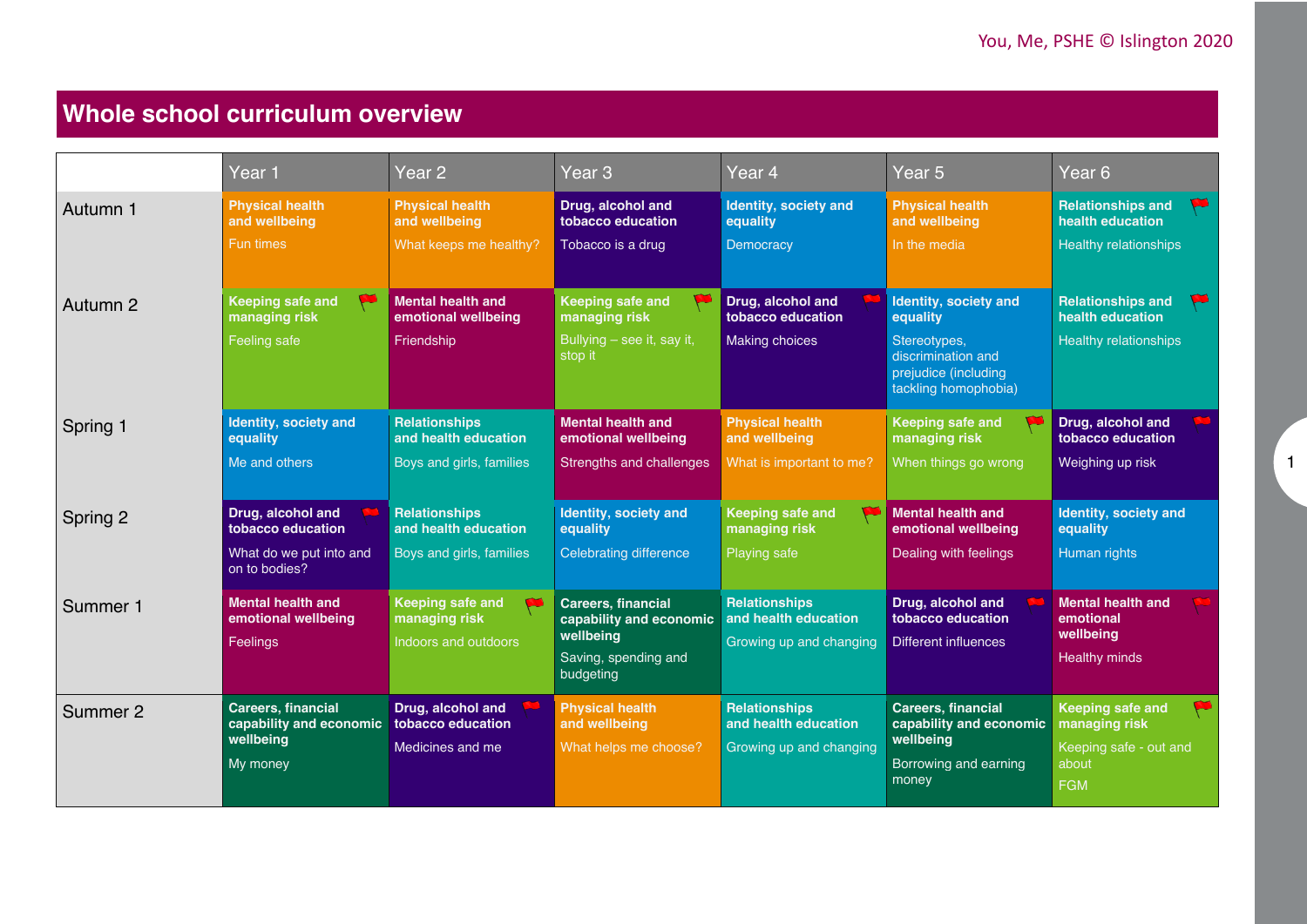

## **Year group curriculum overviews**

You, Me, PSHE © Islington 2020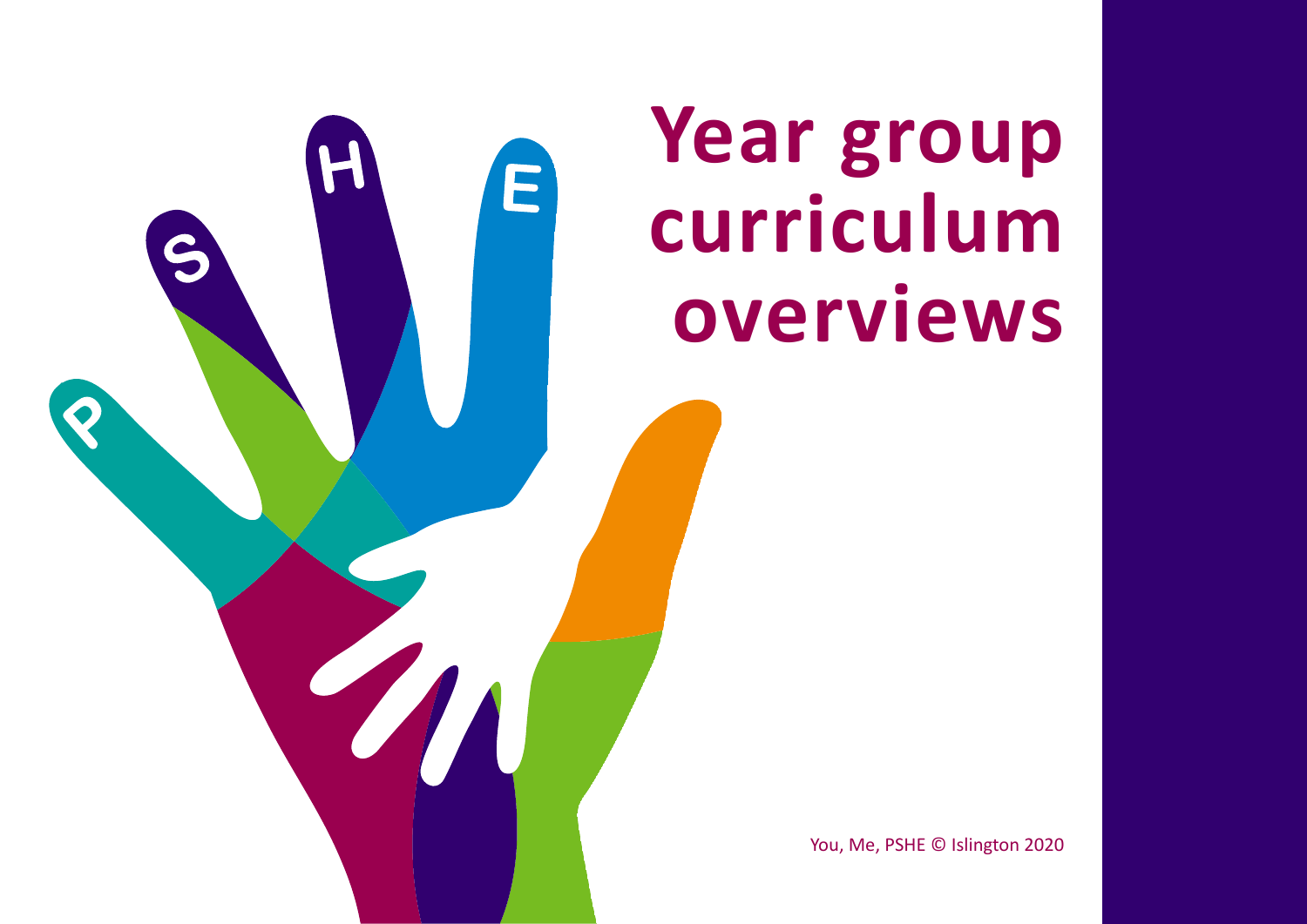| Year 1 - PSHE                                                                                                                   |                                                                                                       |                                                                                                                            |  |
|---------------------------------------------------------------------------------------------------------------------------------|-------------------------------------------------------------------------------------------------------|----------------------------------------------------------------------------------------------------------------------------|--|
| <b>Autumn 1</b>                                                                                                                 | <b>Spring 1</b>                                                                                       | Summer 1                                                                                                                   |  |
| <b>Physical health and wellbeing:</b><br><b>Fun times</b>                                                                       | Identity, society and equality:<br>Me and others                                                      | Mental health and emotional wellbeing:<br><b>Feelings</b>                                                                  |  |
| <b>Pupils learn:</b>                                                                                                            | <b>Pupils learn:</b>                                                                                  | <b>Pupils learn:</b>                                                                                                       |  |
| • about food that is associated with special times,<br>in different cultures<br>• about active playground games from around the | • about what makes themselves and others<br>special<br>• about roles and responsibilities at home and | • about different types of feelings<br>• about managing different feelings<br>• about change or loss and how this can feel |  |
| world                                                                                                                           | school                                                                                                |                                                                                                                            |  |
| • about sun-safety                                                                                                              | • about being co-operative with others                                                                |                                                                                                                            |  |
|                                                                                                                                 |                                                                                                       |                                                                                                                            |  |
|                                                                                                                                 |                                                                                                       |                                                                                                                            |  |
| <b>Autumn 2</b>                                                                                                                 | <b>Spring 2</b>                                                                                       | <b>Summer 2</b>                                                                                                            |  |
| Keeping safe and managing risk:<br><b>Feeling safe</b>                                                                          | Drug, alcohol and tobacco education:<br>What do we put into and on to bodies?                         | <b>Careers, financial capability and economic</b><br>wellbeing: My money                                                   |  |
| <b>Pupils learn:</b>                                                                                                            | <b>Pupils learn:</b>                                                                                  | <b>Pupils learn:</b>                                                                                                       |  |
| • safety in familiar situations                                                                                                 | • about what can go into bodies and how it can                                                        | • about where money comes from and making                                                                                  |  |
| • about personal safety                                                                                                         | make people feel                                                                                      | choices when spending money                                                                                                |  |
| • about people who help keep them safe outside<br>the home                                                                      | • about what can go on to bodies and how it can<br>make people feel                                   | • about saving money and how to keep it safe<br>• about the different jobs people do                                       |  |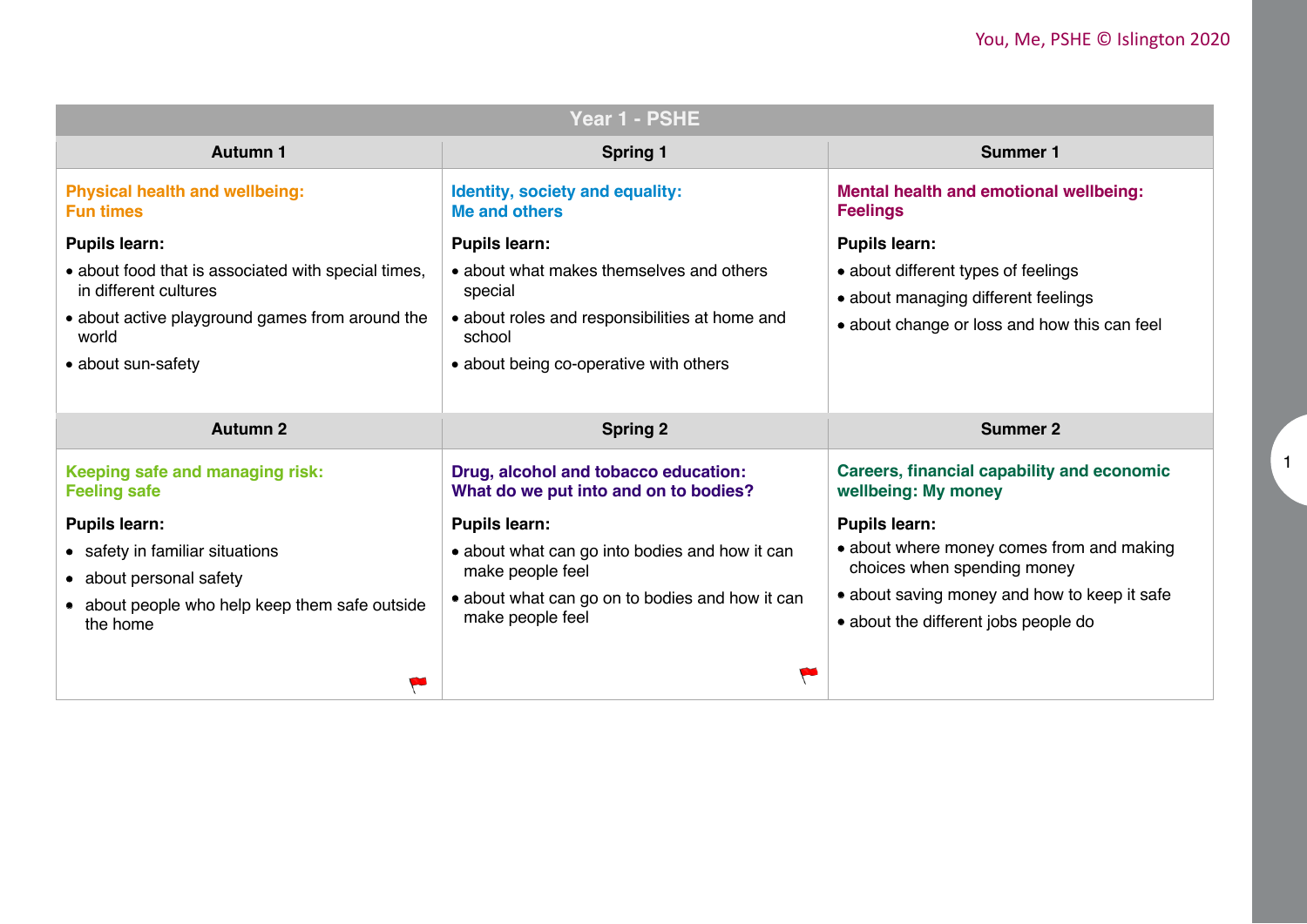| Year 2 - PSHE                                                                                                                                                                                                                          |                                                                                                                                                                                                                                                                                                                                                                     |                                                                                                                                                                                                                  |  |
|----------------------------------------------------------------------------------------------------------------------------------------------------------------------------------------------------------------------------------------|---------------------------------------------------------------------------------------------------------------------------------------------------------------------------------------------------------------------------------------------------------------------------------------------------------------------------------------------------------------------|------------------------------------------------------------------------------------------------------------------------------------------------------------------------------------------------------------------|--|
| <b>Autumn 1</b>                                                                                                                                                                                                                        | Spring 1 and 2                                                                                                                                                                                                                                                                                                                                                      | <b>Summer 1</b>                                                                                                                                                                                                  |  |
| <b>Physical health and wellbeing:</b><br>What keeps me healthy?                                                                                                                                                                        | <b>Relationships and health education:</b><br><b>Boys and girls, families</b>                                                                                                                                                                                                                                                                                       | Keeping safe and managing risk:<br><b>Indoors and outdoors</b>                                                                                                                                                   |  |
| <b>Pupils learn:</b><br>• about eating well<br>• about the importance of physical activity,<br>sleep and rest<br>• about how germs are spread, how we can<br>prevent them spreading and people who<br>help us to stay healthy and well | <b>Pupils learn:</b><br>• to understand and respect the differences and<br>similarities between people<br>• about the biological differences between male<br>and female animals and their role in the life cycle<br>• the biological differences between male and<br>female children<br>• about growing from young to old and that they<br>are growing and changing | <b>Pupils learn:</b><br>• about keeping safe in the home, including fire safety<br>• about keeping safe online, including the benefits of<br>going online<br>• about keeping safe outside<br>• about road safety |  |
|                                                                                                                                                                                                                                        | • that everybody needs to be cared for and ways<br>in which they care for others                                                                                                                                                                                                                                                                                    |                                                                                                                                                                                                                  |  |
| <b>Autumn 2</b>                                                                                                                                                                                                                        | • about different types of family and how their<br>home-life is special                                                                                                                                                                                                                                                                                             | <b>Summer 2</b>                                                                                                                                                                                                  |  |
| Mental health and emotional wellbeing:<br><b>Friendship</b>                                                                                                                                                                            |                                                                                                                                                                                                                                                                                                                                                                     | Drug, alcohol and tobacco education:<br><b>Medicines and me</b>                                                                                                                                                  |  |
| <b>Pupils learn:</b>                                                                                                                                                                                                                   |                                                                                                                                                                                                                                                                                                                                                                     | <b>Pupils learn:</b>                                                                                                                                                                                             |  |
| • about the importance of special people in<br>their lives (on and offline)                                                                                                                                                            | P                                                                                                                                                                                                                                                                                                                                                                   | • why medicines are taken<br>• where medicines come from                                                                                                                                                         |  |
| • about making friends and who can help with<br>friendships                                                                                                                                                                            |                                                                                                                                                                                                                                                                                                                                                                     | • about keeping themselves safe around medicines                                                                                                                                                                 |  |
| • about solving problems that might arise with<br>friendships (on and offline)                                                                                                                                                         |                                                                                                                                                                                                                                                                                                                                                                     | Asthma lesson for Year 2, 3 or 4<br>• that medicines can be used to manage and treat<br>medical conditions such as asthma, and that it is<br>important to follow instructions for their use                      |  |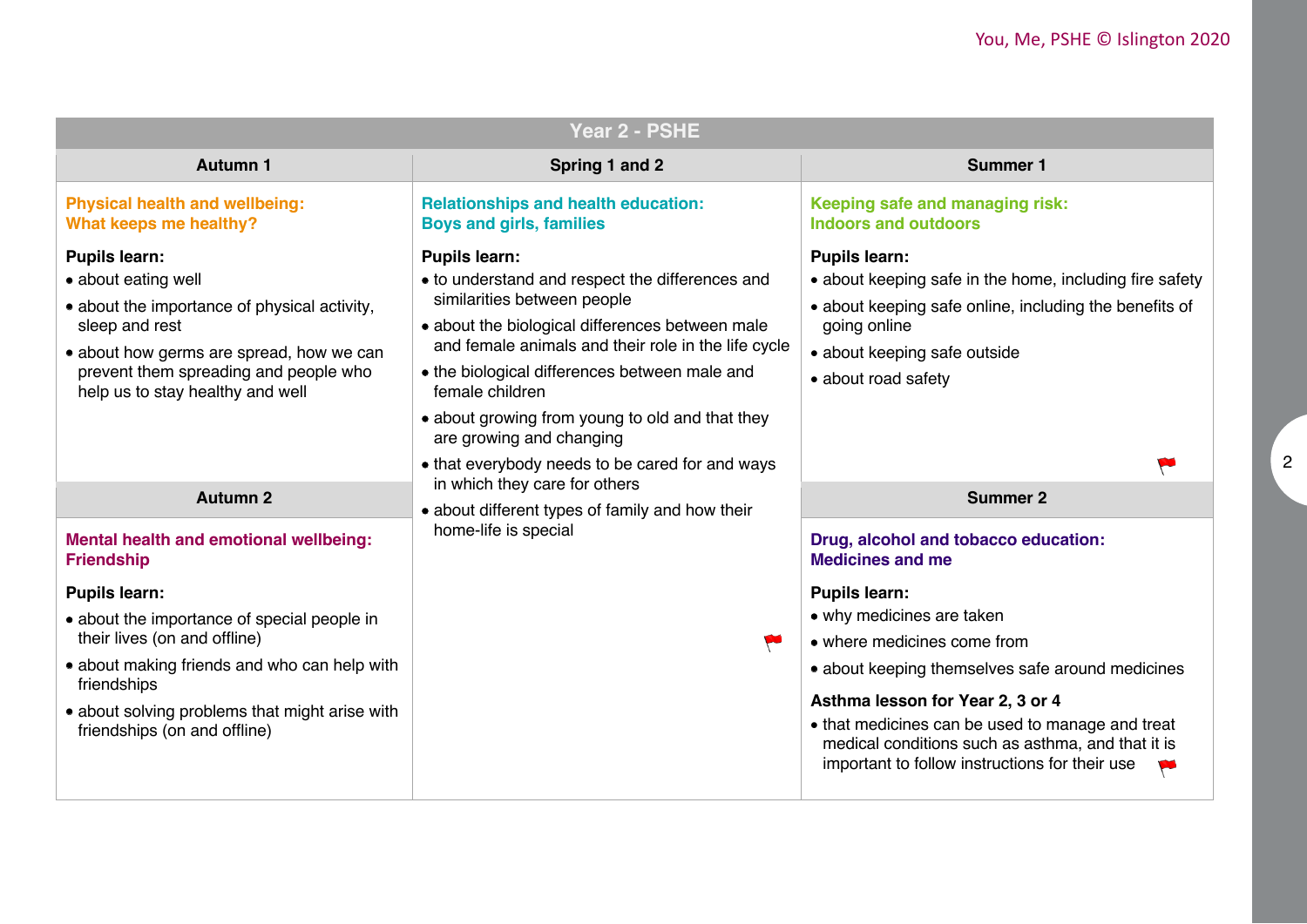| Year 3 - PSHE                                                                                                                                                                                                                                                                     |                                                                                                                                                                                                                       |                                                                                                                                                                                                                       |  |
|-----------------------------------------------------------------------------------------------------------------------------------------------------------------------------------------------------------------------------------------------------------------------------------|-----------------------------------------------------------------------------------------------------------------------------------------------------------------------------------------------------------------------|-----------------------------------------------------------------------------------------------------------------------------------------------------------------------------------------------------------------------|--|
| <b>Autumn 1</b>                                                                                                                                                                                                                                                                   | <b>Spring 1</b>                                                                                                                                                                                                       | <b>Summer 1</b>                                                                                                                                                                                                       |  |
| Drug, alcohol and tobacco education:<br><b>Tobacco is a drug</b>                                                                                                                                                                                                                  | Mental health and emotional wellbeing:<br><b>Strengths and challenges</b>                                                                                                                                             | Careers, financial capability and economic<br>wellbeing: Saving, spending and budgeting                                                                                                                               |  |
| <b>Pupils learn:</b><br>• the definition of a drug and that drugs (including<br>medicines) can be harmful to people<br>• about the effects and risks of smoking tobacco<br>and second-hand smoke<br>• about the help available for people to remain<br>smoke free or stop smoking | <b>Pupils learn:</b><br>• about celebrating achievements and setting<br>personal goals<br>• about dealing with put-downs<br>• about positive ways to deal with setbacks                                               | <b>Pupils learn:</b><br>• about what influences people's choices about<br>spending and saving money<br>• how people can keep track of their money<br>• about the world of work                                        |  |
| Asthma lesson for Year 2, 3 or 4<br>• that medicines can be used to manage and<br>treat medical conditions such as asthma, and<br>that it is important to follow instructions for their<br>use                                                                                    |                                                                                                                                                                                                                       |                                                                                                                                                                                                                       |  |
| <b>Autumn 2</b>                                                                                                                                                                                                                                                                   | <b>Spring 2</b>                                                                                                                                                                                                       | <b>Summer 2</b>                                                                                                                                                                                                       |  |
| Keeping safe and managing risk:<br>Bullying - see it, say it, stop it                                                                                                                                                                                                             | Identity, society and equality:<br><b>Celebrating difference</b>                                                                                                                                                      | <b>Physical health and wellbeing:</b><br>What helps me choose?                                                                                                                                                        |  |
| <b>Pupils learn:</b><br>• to recognise bullying (including online) and how<br>it can make people feel<br>• about different types of bullying and how to<br>respond to incidents of bullying<br>• about what to do if they witness bullying                                        | <b>Pupils learn:</b><br>• Pupils learn about valuing the similarities and<br>differences between themselves and others<br>• Pupils learn about what is meant by community<br>• Pupils learn about belonging to groups | <b>Pupils learn:</b><br>• about making healthy choices about food and<br>drinks<br>• about how branding can affect what foods<br>people choose to buy<br>• about keeping active and some of the challenges<br>of this |  |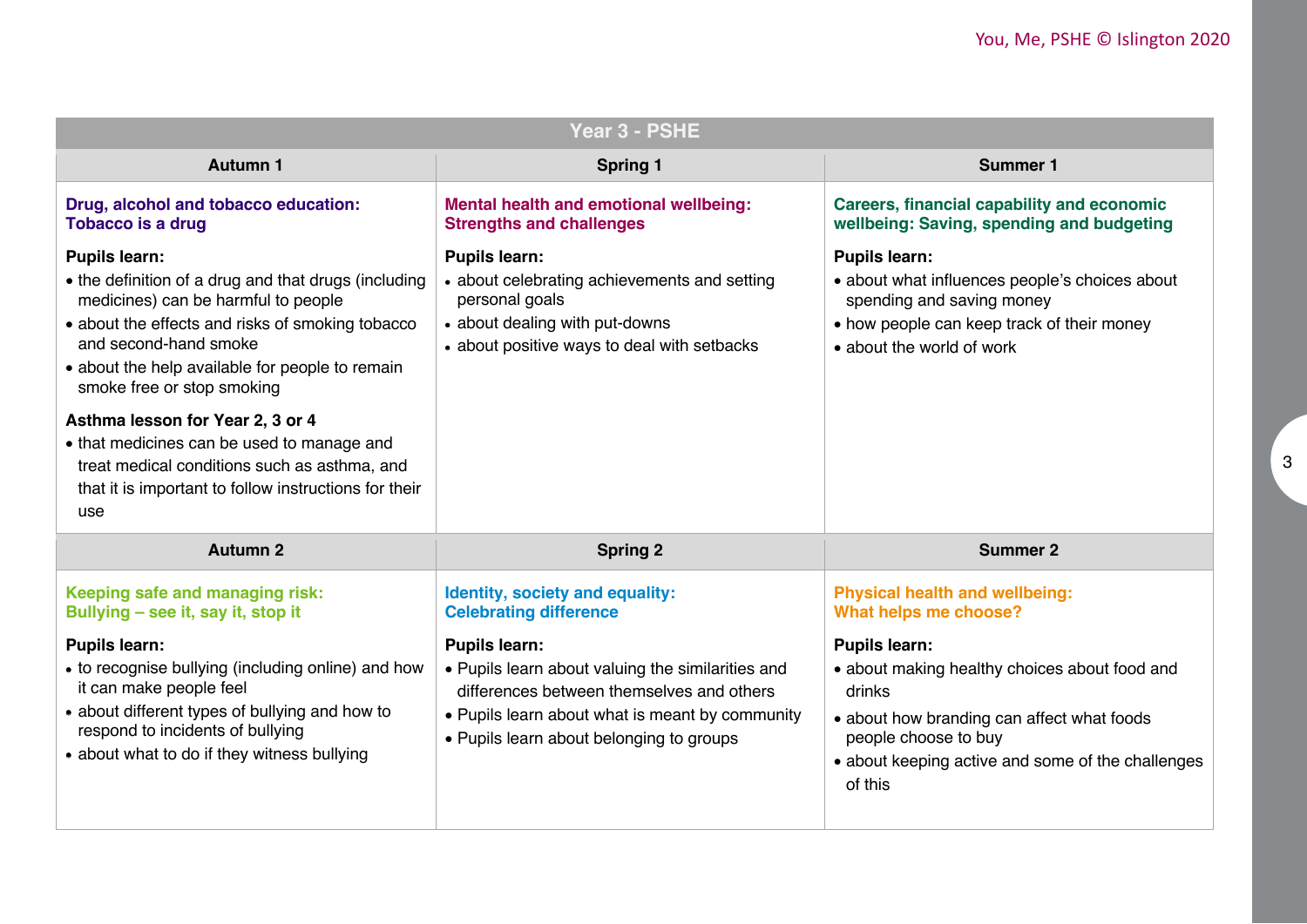| Year 4 - PSHE                                                                                                                                                                                                                                                                                                                                                           |                                                                                                                                                                                                                                                                                                                                                                            |                                                                                                                                                                                                                                                                                                                                                                         |  |  |
|-------------------------------------------------------------------------------------------------------------------------------------------------------------------------------------------------------------------------------------------------------------------------------------------------------------------------------------------------------------------------|----------------------------------------------------------------------------------------------------------------------------------------------------------------------------------------------------------------------------------------------------------------------------------------------------------------------------------------------------------------------------|-------------------------------------------------------------------------------------------------------------------------------------------------------------------------------------------------------------------------------------------------------------------------------------------------------------------------------------------------------------------------|--|--|
| <b>Autumn 1</b>                                                                                                                                                                                                                                                                                                                                                         | <b>Spring 1</b>                                                                                                                                                                                                                                                                                                                                                            | Summer 1 and 2                                                                                                                                                                                                                                                                                                                                                          |  |  |
| Identity, society and equality:<br><b>Democracy</b><br><b>Pupils learn:</b><br>• about Britain as a democratic society<br>• about how laws are made<br>• learn about the local council                                                                                                                                                                                  | <b>Physical health and wellbeing:</b><br>What is important to me?<br><b>Pupils learn:</b><br>• why people may eat or avoid certain foods<br>(religious, moral, cultural or health reasons)<br>• about other factors that contribute to people's<br>food choices (such as ethical farming, fair trade<br>and seasonality)<br>• about the importance of getting enough sleep | <b>Relationships and health education:</b><br><b>Growing up and changing</b><br><b>Pupils learn:</b><br>• about the way we grow and change throughout<br>the human lifecycle<br>• about the physical changes associated with<br>puberty<br>• about menstruation and wet dreams<br>• about the impact of puberty in physical hygiene<br>and strategies for managing this |  |  |
| <b>Autumn 2</b>                                                                                                                                                                                                                                                                                                                                                         | <b>Spring 2</b>                                                                                                                                                                                                                                                                                                                                                            | • how puberty affects emotions and behaviour<br>and strategies for dealing with this                                                                                                                                                                                                                                                                                    |  |  |
| Drug, alcohol and tobacco education:<br><b>Making choices</b>                                                                                                                                                                                                                                                                                                           | Keeping safe and managing risk:<br><b>Playing safe</b>                                                                                                                                                                                                                                                                                                                     | • to answer each other's questions about puberty<br>with confidence, to seek support and advice<br>when they need it                                                                                                                                                                                                                                                    |  |  |
| <b>Pupils learn:</b><br>• that there are drugs (other than medicines) that<br>are common in everyday life, and why people<br>choose to use them<br>• about the effects and risks of drinking alcohol<br>• about different patterns of behaviour that are<br>related to drug use<br>Asthma lesson for Year 2, 3 or 4<br>• that medicines can be used to manage and treat | <b>Pupils learn:</b><br>• how to be safe in their computer gaming habits<br>• about keeping safe near roads, rail, water,<br>building sites and around fireworks<br>• about what to do in an emergency and basic<br>emergency first aid procedures                                                                                                                         |                                                                                                                                                                                                                                                                                                                                                                         |  |  |
| medical conditions such as asthma, and that it is<br>important to follow instructions for their use                                                                                                                                                                                                                                                                     |                                                                                                                                                                                                                                                                                                                                                                            |                                                                                                                                                                                                                                                                                                                                                                         |  |  |

4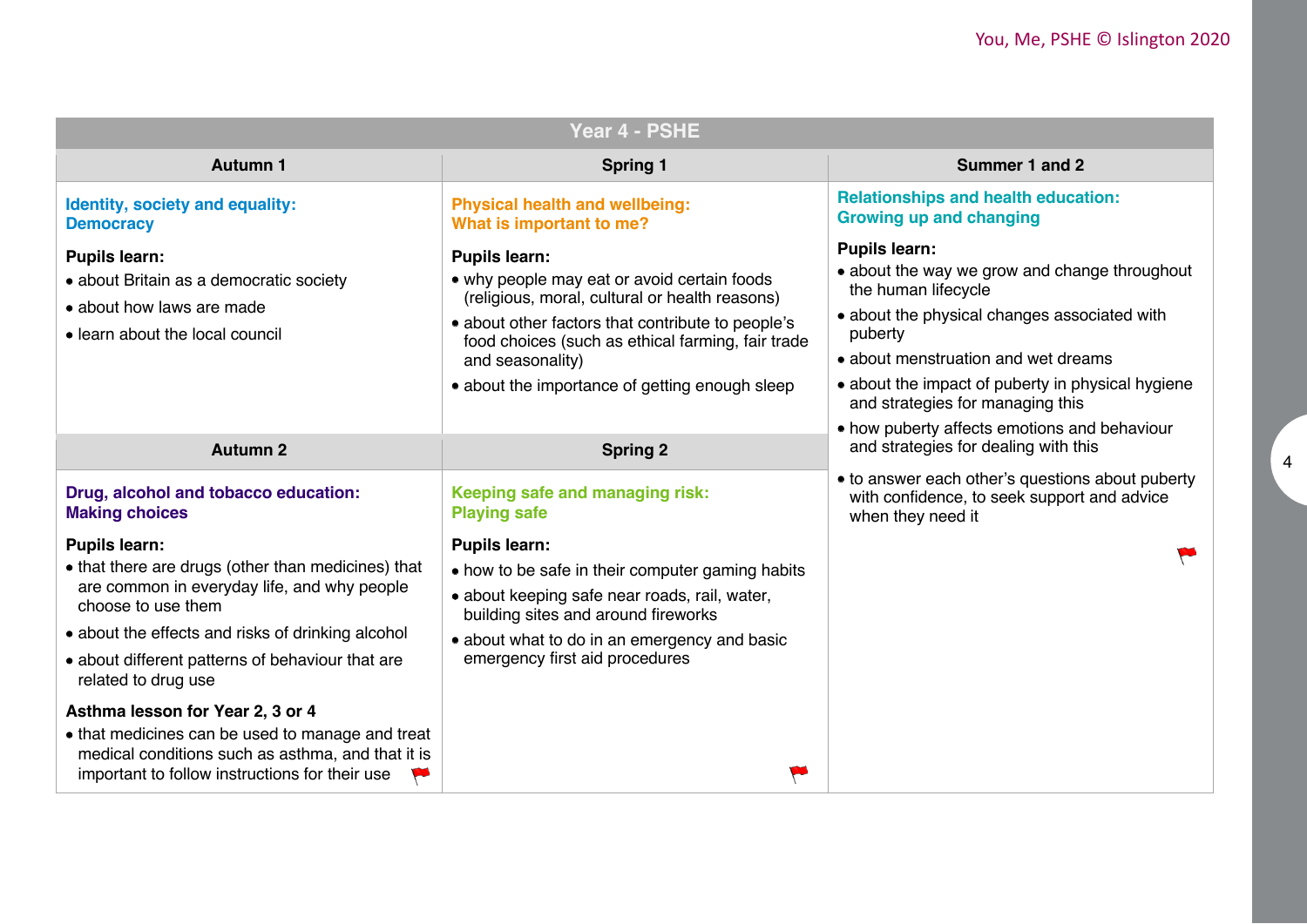| Year 5 - PSHE                                                                                |                                                                                            |                                                                                                                |  |  |
|----------------------------------------------------------------------------------------------|--------------------------------------------------------------------------------------------|----------------------------------------------------------------------------------------------------------------|--|--|
| <b>Autumn 1</b>                                                                              | <b>Spring 1</b>                                                                            | <b>Summer 1</b>                                                                                                |  |  |
| <b>Physical health and wellbeing:</b><br>In the media                                        | Keeping safe and managing risk:<br><b>Making safer choices</b>                             | Drug, alcohol and tobacco education:<br><b>Different influences</b>                                            |  |  |
| <b>Pupils learn:</b>                                                                         | <b>Pupils learn:</b>                                                                       | <b>Pupils learn:</b>                                                                                           |  |  |
| • that messages given on food adverts can be                                                 | • about keeping safe online                                                                | • about the risks associated with smoking drugs,<br>including cigarettes, e-cigarettes, shisha and<br>cannabis |  |  |
| misleading<br>• about role models                                                            | • how to keep safe when communicating with<br>other people online                          |                                                                                                                |  |  |
| • about how the media can manipulate images<br>and that these images may not reflect reality | • that violence within relationships is not<br>acceptable                                  | • about different influences on drug use – alcohol,<br>tobacco and nicotine products                           |  |  |
|                                                                                              | • about problems that can occur when someone<br>goes missing from home                     | • strategies to resist pressure from others about<br>whether to use drugs - smoking drugs and<br>alcohol       |  |  |
| <b>Autumn 2</b>                                                                              | <b>Spring 2</b>                                                                            | <b>Summer 2</b>                                                                                                |  |  |
| Identity, society and equality:<br><b>Stereotypes, discrimination and prejudice</b>          | Mental health and emotional wellbeing:<br><b>Dealing with feelings</b>                     | Careers, financial capability and economic<br>wellbeing: Borrowing and earning money                           |  |  |
| <b>Pupils learn:</b>                                                                         | <b>Pupils learn:</b>                                                                       | <b>Pupils learn:</b>                                                                                           |  |  |
| • about stereotyping, including gender<br>stereotyping                                       | • about a wide range of emotions and feelings<br>and how these are experienced in the body | • that money can be borrowed but there are risks<br>associated with this                                       |  |  |
| • workshop from Diversity Role Models or                                                     | • about times of change and how this can make                                              | • about enterprise                                                                                             |  |  |
| Equaliteach                                                                                  | people feel                                                                                | • what influences people's decisions about                                                                     |  |  |
| · about prejudice and discrimination and how this<br>can make people feel                    | • about the feelings associated with loss, grief and<br>bereavement                        | careers                                                                                                        |  |  |